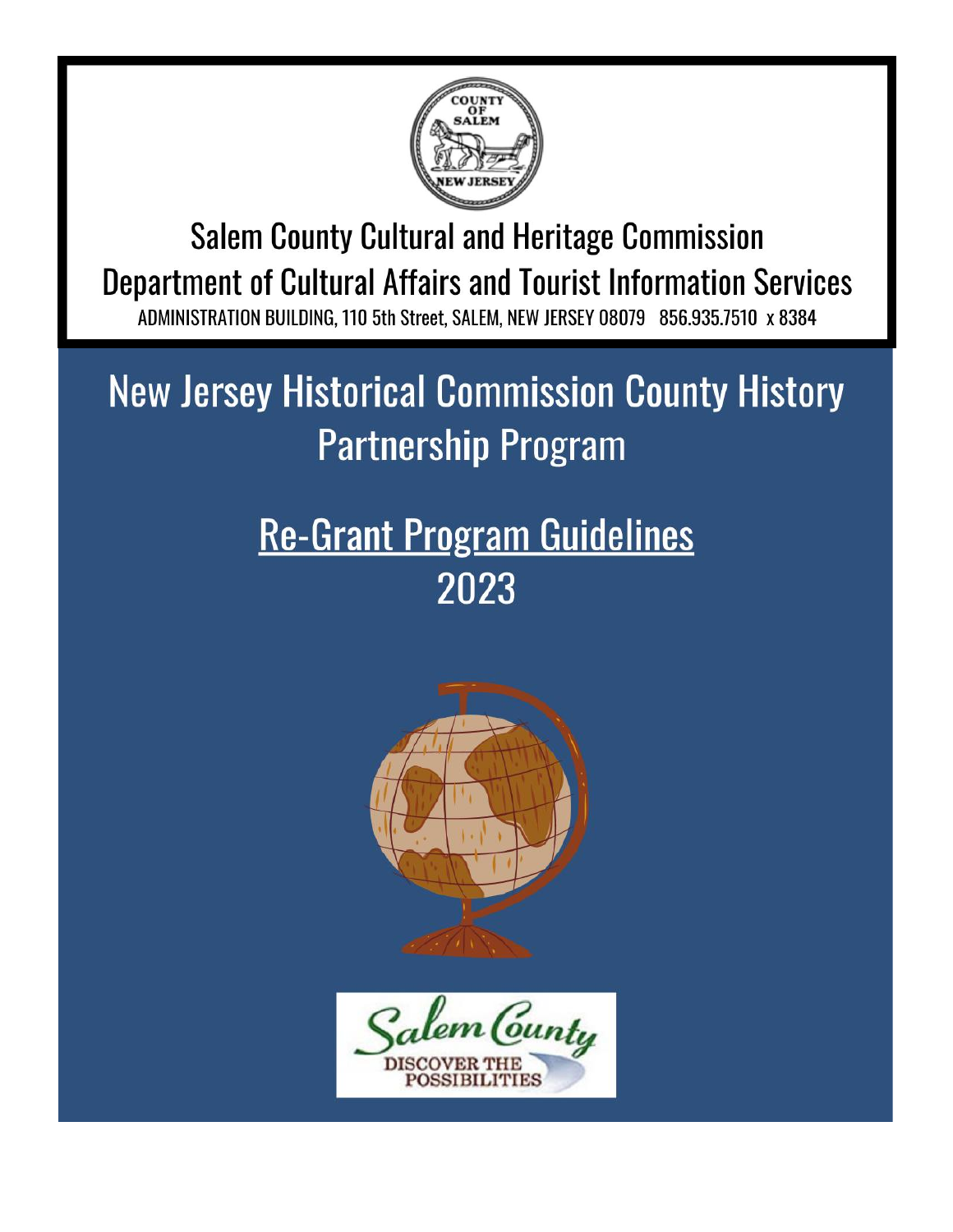#### **Salem County Cultural and Heritage Commission**

#### 2022 Board of County Commissioners

Benjamin H. Laury, *Director* Gordon J Ostrum, Jr., *Deputy Director* R. Scott Griscom Edward A. Ramsay Lee R. Ware

Salem County Cultural and Heritage Commission

Alyssa Caltabiano, Director of Cultural Affairs Tom Mason, President Paul Kranz, Vice President Annette Devitt, Secretary Patti Grenier, Treasurer Bonny Beth Elwell Cyndi Nolan W. Pete Michel

**Staff** 

Alyssa Caltabiano, Director of Cultural Affairs and Tourism 110 5th Street, Suite 400 Salem, NJ 08079 (856) 935-7510 ext. 8384

This program is supported by a grant from the New Jersey Historical Commission, managed by the Salem County Cultural and Heritage Commission and Salem County Director of Cultural Affairs, with the oversight of the Salem County Board of County Commissioners.

lem Cunty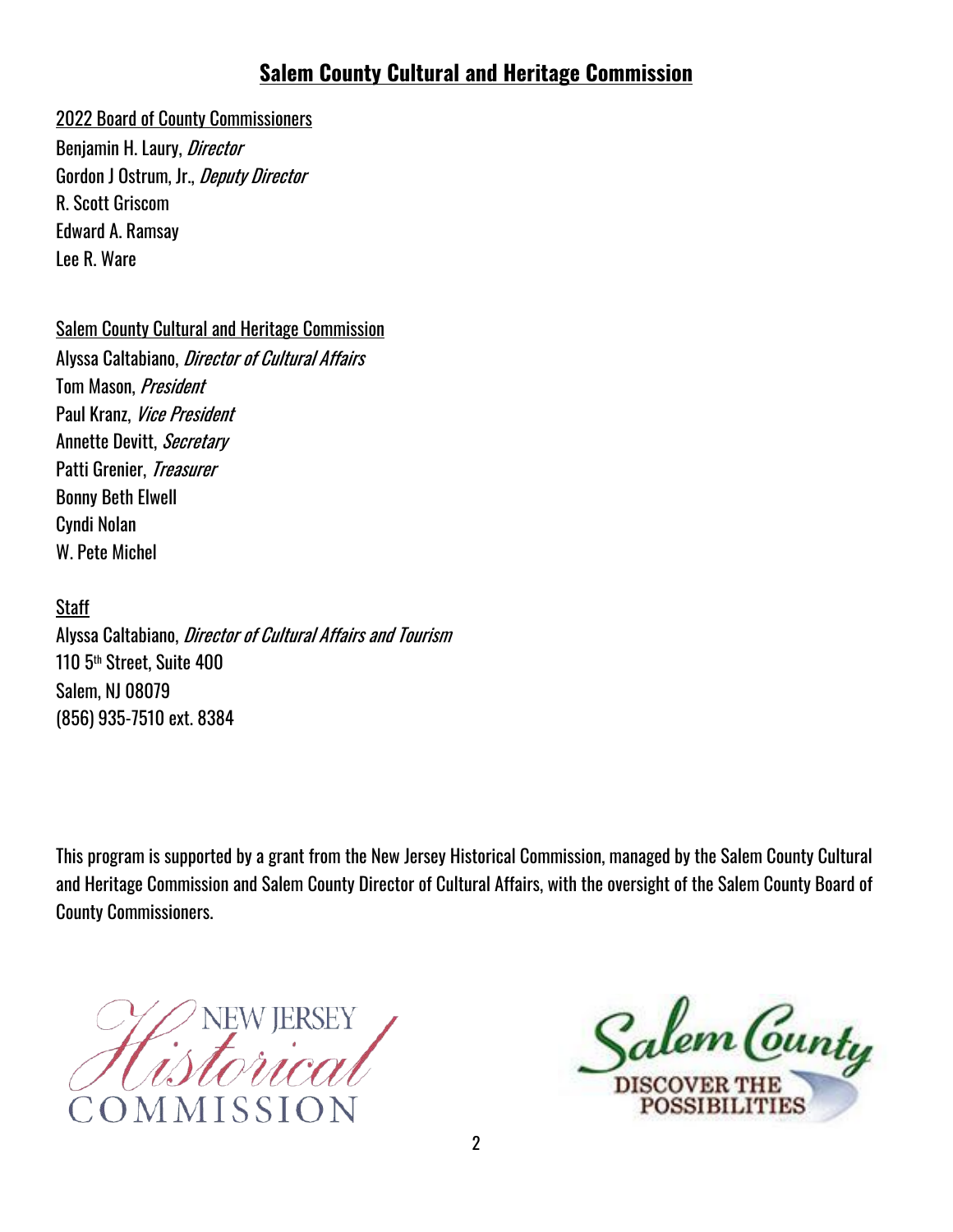# **Table of Contents**

| $\textbf{Matching Requirements} \textit{3} \textit{3} \textit{4} \textit{5} \textit{5} \textit{6} \textit{6} \textit{7} \textit{6} \textit{7} \textit{7} \textit{8} \textit{8} \textit{1} \textit{1} \textit{1} \textit{1} \textit{1} \textit{1} \textit{1} \textit{1} \textit{1} \textit{1} \textit{1} \textit{1} \textit{1} \textit{1} \textit{1} \textit{1} \textit{1} \textit{1} \textit{1} \textit{1} \textit{1} \textit{1} \textit$ |  |
|-------------------------------------------------------------------------------------------------------------------------------------------------------------------------------------------------------------------------------------------------------------------------------------------------------------------------------------------------------------------------------------------------------------------------------------------|--|
|                                                                                                                                                                                                                                                                                                                                                                                                                                           |  |
|                                                                                                                                                                                                                                                                                                                                                                                                                                           |  |
|                                                                                                                                                                                                                                                                                                                                                                                                                                           |  |
|                                                                                                                                                                                                                                                                                                                                                                                                                                           |  |
|                                                                                                                                                                                                                                                                                                                                                                                                                                           |  |
|                                                                                                                                                                                                                                                                                                                                                                                                                                           |  |
|                                                                                                                                                                                                                                                                                                                                                                                                                                           |  |
|                                                                                                                                                                                                                                                                                                                                                                                                                                           |  |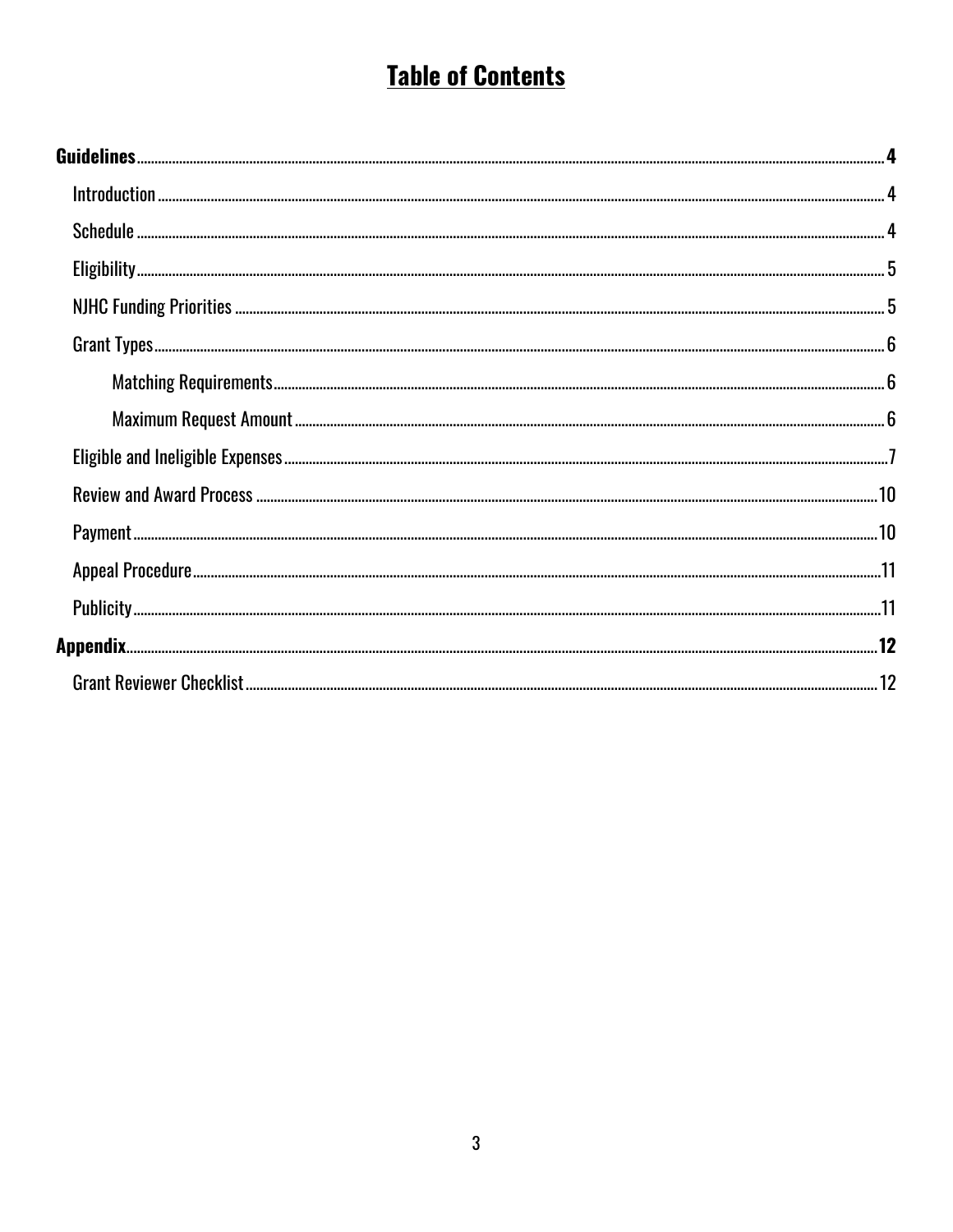# **Introduction:**

The Salem County Cultural and Heritage Commission (SCCHC) receives funding from the State of New Jersey through the New Jersey Historical Commission (NJHC). These funds are specifically designated to be re-granted to local historical institutions or for history related special projects. The Salem County Director of Cultural Affairs is responsible for managing the re-grant program. The SCCHC serves in an advisory capacity to the Salem County Board of County Commissioners, who give final approval for funding decisions. Below is the 2023 Re-grant Schedule.

#### **Schedule:**

| <b>FY23 Re-grant Schedule and Deadlines</b> |                             |
|---------------------------------------------|-----------------------------|
| <b>Applications Available</b>               | <b>July 2022</b>            |
| <b>Applications Due*</b>                    | September 12th, 2022        |
| <b>Notification of Award</b>                | December 2022               |
| <b>Contract Available</b>                   | December 2022               |
| <b>Contract Due*</b>                        | January 2023                |
| First Payment (75%)**                       | <b>February 2023</b>        |
| <b>Interim Reports Available</b>            | May 2 <sup>nd</sup> , 2023  |
| <b>Interim Report Due*</b>                  | May 31 <sup>st</sup> , 2023 |
| <b>Final Report Available</b>               | November 1st, 2023          |
| <b>Final Report Due*</b>                    | January 3rd, 2024           |
| Final Payment (25%)**                       | <b>February 2024</b>        |

**\*All due dates are final and will be strictly adhered to. Any unspecified due dates will be announced at a later date.**

\*\*All dates are subject to change, specifically payment dates. We are only able to issue payment upon receipt of funds from the NJHC. We issue payments as soon as funds are received.

| <b>FY22 Workshops</b>                       |                                    |
|---------------------------------------------|------------------------------------|
| "Introduction to the Re-grant Program: Arts | Date: June 1st, 2022               |
| and History"                                | Time: 5:00-6:30pm                  |
|                                             | <b>Location: Ware Building</b>     |
|                                             | 51 Cheney Rd. Pilesgrove NJ, 08098 |
| "Re-grant Application Writing Workshop"     | Date: June 27th, 2022              |
|                                             | Time: History: 5:00-6:00pm         |
|                                             | Arts: 6:30-7:30pm                  |
|                                             | <b>Location: Ware Building</b>     |
|                                             | 51 Cheney Rd. Pilesgrove NJ, 08098 |
| "Re-grant Final Report Writing Workshop"    | November 14th, 2022                |
|                                             | <b>Time: History: 5:00-6:00pm</b>  |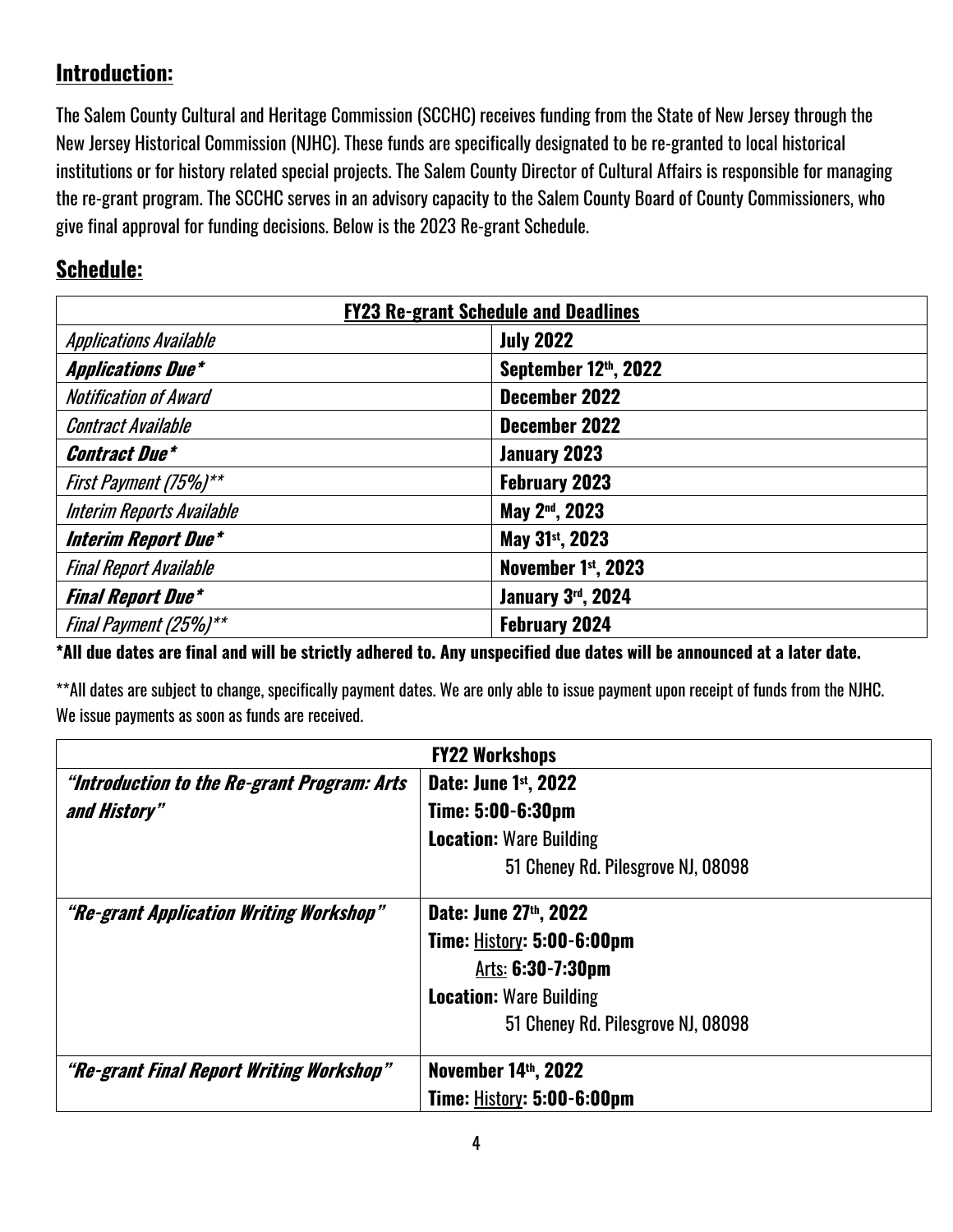# **Eligibility:**

Those eligible to participate in the re-grant program include:

- **Non-profit or tax-exempt organizations located within Salem County**
	- $\circ$  Libraries, civic and community organizations, educational institutions (for non-standard extracurricular funding only), museums, historical groups, arts and culture organizations, and municipalities
- **Individuals partnered with a non-profit or tax-exempt organization located within Salem County**
	- $\circ$  For history related research projects, specifically publications

#### **Note**:

- If your organization has an operating budget of at least \$100,000 in non-state history funds, you may apply directly to the NJHC for funding.
- If your organization can document that 25% of its audience (both virtual and actual) comes from beyond a 20-mile radius from its headquarters location, you may apply directly to the NJHC.

Organizations that do not meet these criteria may apply to their county re-grant program. Organizations that offer demonstrated statewide history programming and services but have annual budgets under \$100,000 should contact the NJHC at (609) 292-6062 to determine eligibility. Organizations that apply to the NJHC GOS program, but are not funded may apply to their county agency. This provision will enable a group that did not receive NJHC funding to apply to its county sooner rather than waiting three years to apply again to the state.

# **NJHC Funding Priorities:**

Successful project proposals will touch on one or more of the following:

- Broadening, deepening, and diversifying the audience for New Jersey history
- Strengthening existing New Jersey history organizations or programs
- Initiating new programming on New Jersey history
- Increasing accessibility of historical resources to diverse communities
- Increasing the body and quality of information on New Jersey history available to the public; and
- Preserving materials for the study of New Jersey history

Below are additional priorities that the NJHC looks for when making funding decisions. Try to keep them in mind when planning your

FY23 projects and when completing the narrative portions of your Applications and Final Reports. **It is understandable that many of**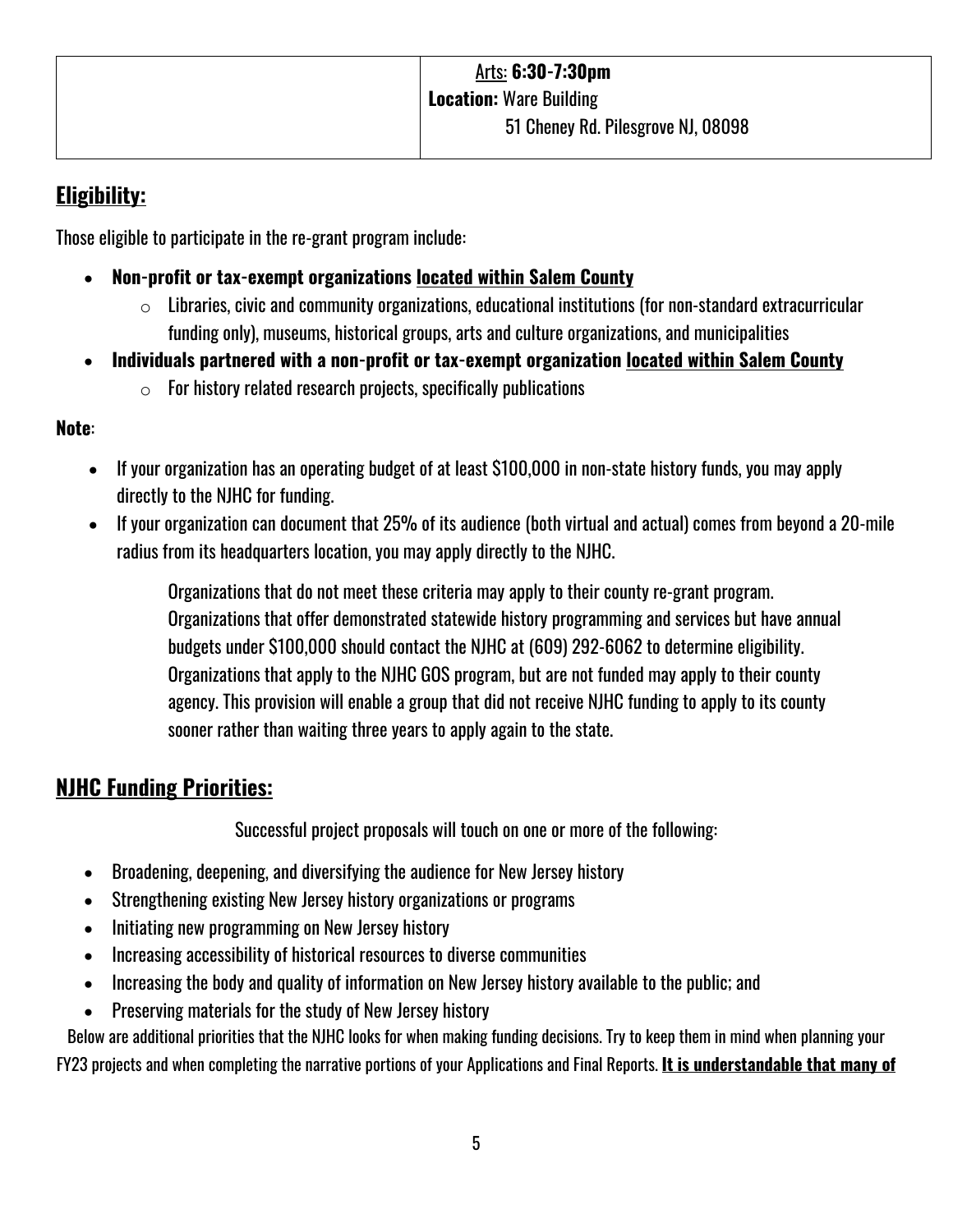#### **organizations have limited capacities, no worries!** Try thinking of ways that your organization is already touching on some of these points.

- **Public Benefit** What is the public benefit of your project? What audiences are you reaching? How are you assessing the impact of your project? Are you committed to increasing diversity in the subject matter, composition, personnel, and leadership of your project?
- **Professional Standards** How are you adhering to the highest professional standards in the planning and execution of proposed activities? (in relation to non-profit management, care of collections, and historical research)
- **Realistic and Appropriate Budget**
- **Partnerships and Collaborations** What partnerships does your organization utilize? Does your organization have any non-traditional partnerships? (Local, State, National Level?)
- **Communication of Public Benefit** Do you have a strategy for effectively communicating the benefit of funded programs and activities to a broad and diverse audience?
- **Contemporary Issues** Does your organization have a strategy for using materials of New Jersey History to address contemporary issues, wherever possible?

# **Grant Types:**

- Special Project Grants
	- $\circ$  Available to any non-profit or tax-exempt organization/municipality located in Salem County, regardless of its mission, to support a **project related to New Jersey history.**
	- o **Matching Requirement: 20%** Awarded funds must be matched by 20%, through any combination of cash and in-kind contributions.
	- o **Maximum Request: \$\_\_\_\_\_\_**
- General Operating Support:
	- o Available to any non-profit or tax-exempt organization located in Salem County, **whose mission is primarily related to NJ history.**
	- o **Matching Requirement: 20%** Awarded funds must be matched by **20%**, through any combination of cash and in-kind contributions.
	- o **Maximum Request: \$\_\_\_\_\_\_\_**
- Mini-Grants:
	- $\circ$  Available to any non-profit/tax exempt organization located within Salem County, regardless of its mission, to support a special **project related to New Jersey History.** They are also **open to individuals conducting research and publication projects, under the umbrella of a non-profit or taxexempt organization**. Mini-grants are designed for small organizations with modest budgets, conducting small scale projects.
	- o **Matching Requirement:** There is no matching requirement for mini-grants. However, organizations should still record any matching contributions.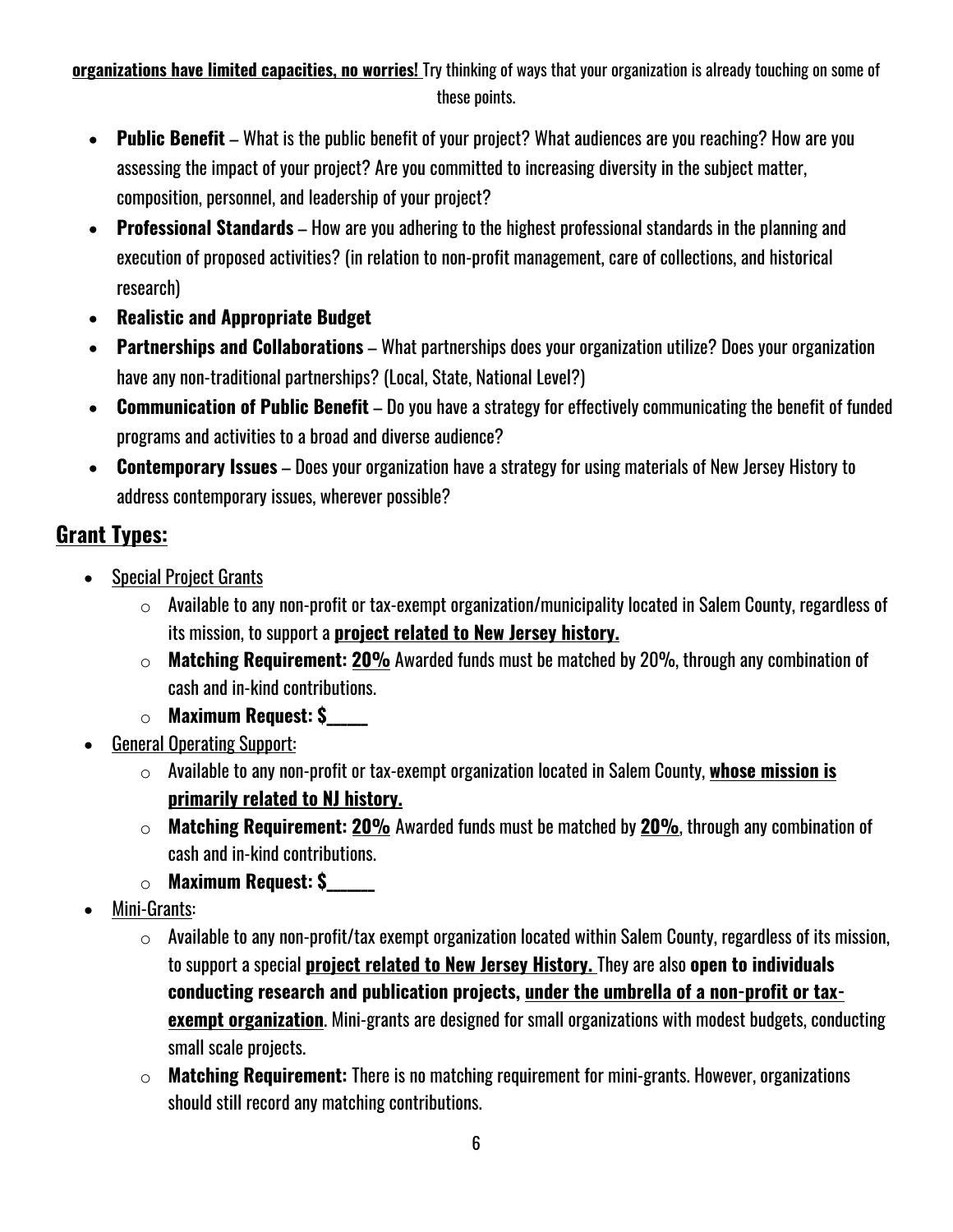#### o **Maximum Request: \$1,000**

- $\circ$  Mini-grant projects include and are limited to:
	- § Public Program/Presentation
		- Lecture, exhibit, conference, symposia, or workshop
	- § Archival/Conservation Project
		- Supplies, conservation expenses
	- § Marketing and Promotion of New Jersey Historic Resources
		- Video, photography, website development, signage
	- Research and Publication
		- Research conducted by an individual, under the umbrella of an organization, that results in publication
		- Fees associated with research and publication

**IMPORTANT: Organizations may only apply for one type of grant each year**. However, organizations may apply for a mini grant along with a special project grant **or** general operating support, **so long as the mini-grant is for research and publication**. This will allow organizations to conduct a special project, such as the creation of a new exhibit, while also funding the publication of an individual's research.

# **Eligible and Ineligible Expenses:**

#### **General Operating Support Expenses:**

#### Eligible Expenses

- Salaries and wages
- Contracted services/outside fees and services
- Printing, publicity, marketing
- Postage and telephone
- Fundraising and development
- Staff training/capacity building
- Lease expenses
- Mortgage interest
- Equipment purchase, installation, and lease (e.g., computers, office furnishings, files)
- Utilities and HVAC (purchase, installation, and operational costs of heating, ventilation, and air conditioning)
- Maintenance of collections and the interiors of structures (Note: Interior construction is not considered maintenance and is not an eligible expense.)
- Basic grounds maintenance
- Travel and transportation (automobile travel @\$.31/mile, train, or air coach travel)
- Insurance
- Licensing and registration fees (e.g., New Jersey charities registration)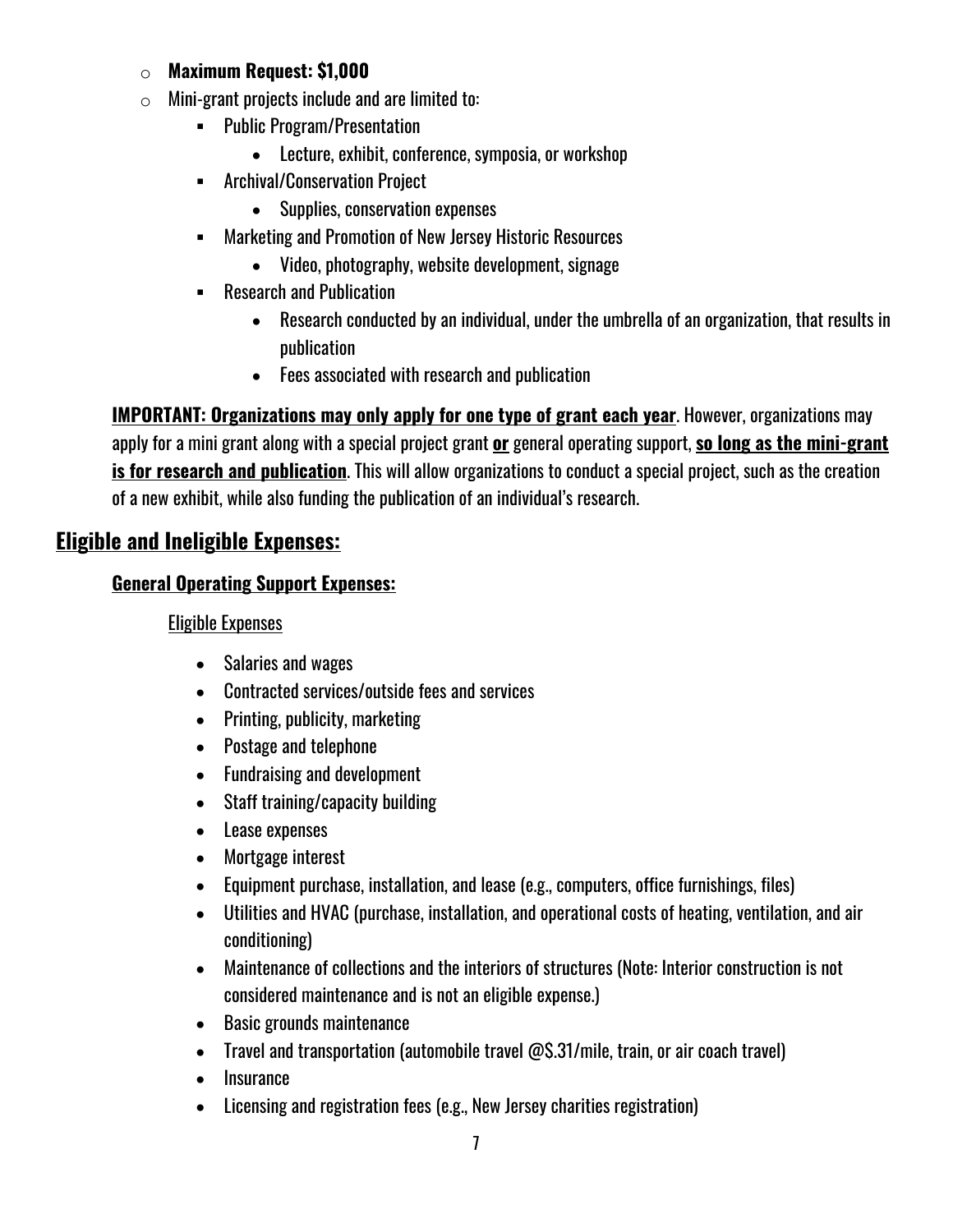- Planning for compliance with the Americans with Disabilities Act
- Long-term and strategic planning

#### Ineligible Expenses

- Capital improvements, including the construction of structures and work such as roofing, replacement of gutters, windows, doors, and the removal or addition of interior walls, and major landscaping projects
- Exterior maintenance
- Purchase of real estate, motor vehicles, or leasehold improvements
- Acquisitions (including artifacts and collections)
- Hospitality
- Deficits and debt service
- Retroactive funding
- Endowment
- Mortgage or loan principal

#### **Special Project and Mini-Grant Expenses:**

#### Eligible Expenses:

- Archival folders, boxes, and other materials for conservation of historical materials such as manuscripts, books, textiles, and photographs
- Archival or research library user fees
- Equipment purchases with the following restrictions: only institutions and organizations may use grant funds to purchase major items, such as computers or video cameras. All grant recipients, however, may use grant funds to purchase items such as inexpensive recording devices and computer software.
- Equipment rental
- Materials for fabricating and installing exhibitions
- Microfilming
- Oral history transcription or recording
- Payment of exhibition loan fees and shipping costs
- Photography and photocopying
- Production of promotional or advertising materials
- Travel and maintenance for speakers and honoraria for speakers in the following amounts:
	- a. Keynote speaker, up to \$1,000; one keynote speaker per program
	- b. Main speaker, up to \$500
	- c. Chairperson or moderator, up to \$250
	- d. Panelist, up to \$175
	- e. Additional funds for higher honoraria may be requested if you can demonstrate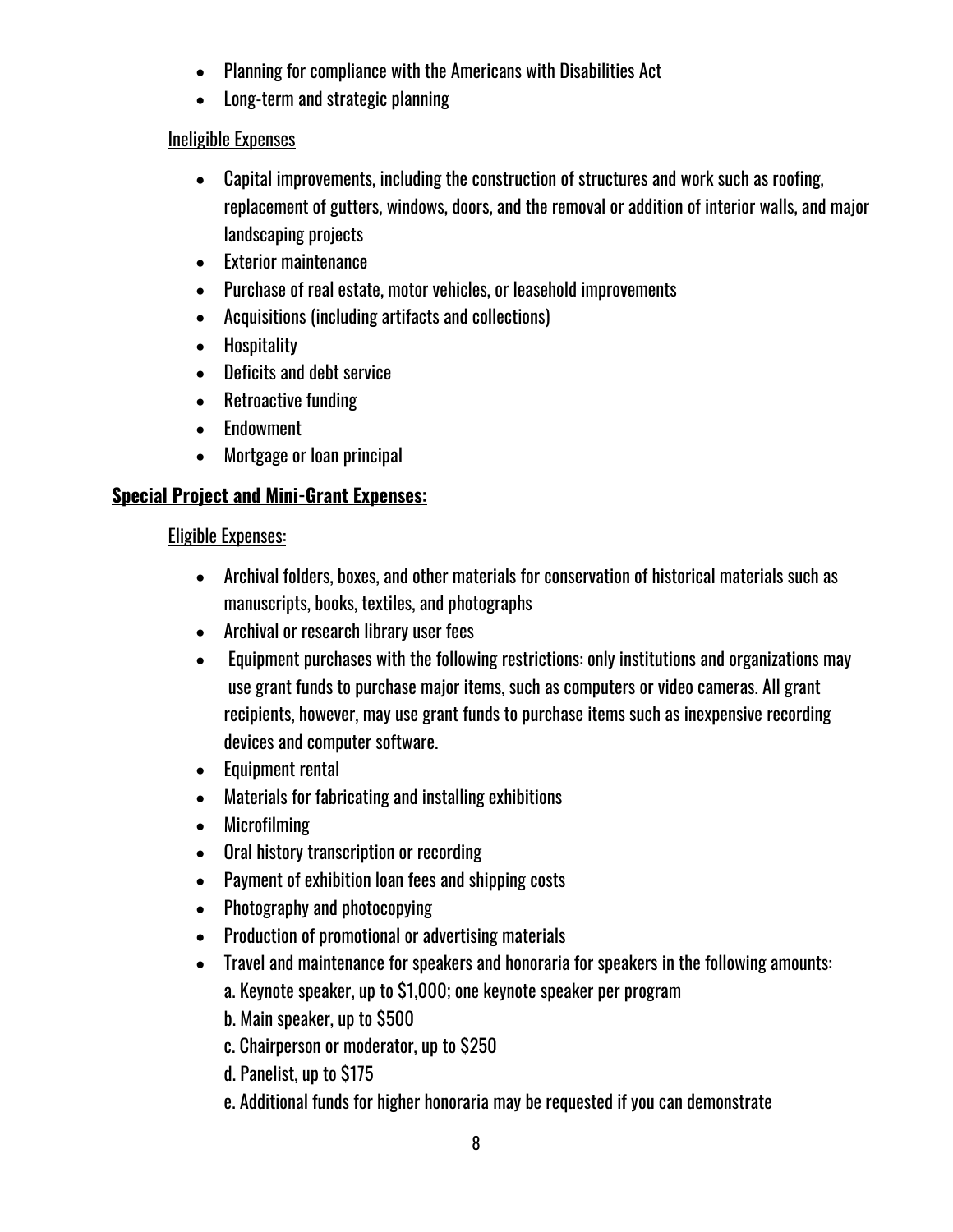the speaker's particular merits

- Supplies to be used in the project (such as storage materials, office supplies, display materials, and materials for educational projects)
- Travel and/or maintenance while conducting research
- Travel expenses with the following limits: a. Automobile travel: \$.35 per mile b. Train or airplane fares (coach only; not first class) c. Food and accommodations: up to \$100 per day
- Publication costs, such as typesetting, printing, copyright permission fees, and binding
- Wages or stipends for project personnel, such as conservators, curators, educational consultants, and researchers

#### Ineligible Expenses:

- Projects that do not relate to New Jersey history
- Project work that is completed before the grant is awarded
- Conservation of collections of unidentified photographs
- Conservation of materials owned by federal, county, or municipal governments
- Construction, restoration, preservation of gravestones, commemorative statues, historical markers, and other non-interpretive items
- Genealogical projects such as genealogies of specific families (unless applicants can demonstrate the usefulness of the projects to the understanding of New Jersey history)
- Fiction and poetry
- Projects of federal or state government agencies
- Projects that are not accessible to the general public
- Publication of coloring books, cookbooks, and calendars
- Purchase of collections, furniture, textiles, artifacts, or other items for collections
- Restoration or preservation of structures
- Recordings of public programs or oral history interviews without the production of transcripts that are accessible to the public
- Projects that do not comply with the requirements of the Americans with Disabilities Act
- Field trips, if that is the only component of the project
- Purchase of books or prepackaged instructional materials
- Purchase of items for collections
- Purchase of refreshments for the project's audience
- Retroactive funding (for example, an exhibition proposal may not include a request for funding for exhibition research completed before the submission of the application)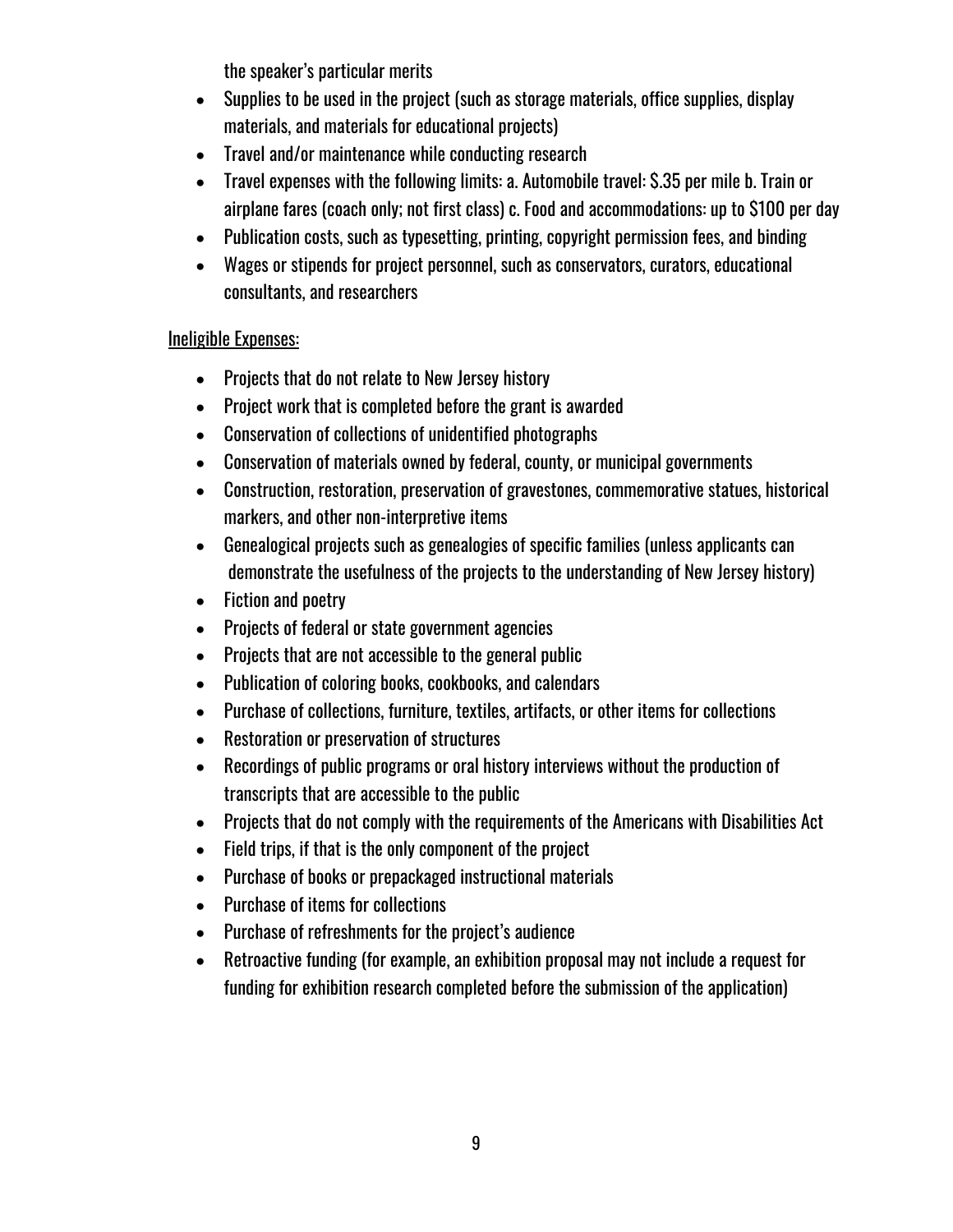# **Review, Award, and Re-grant Process:**

After your application is submitted, it is reviewed by the Director of Cultural Affairs for completeness and accuracy. Your application is then presented to a panel of professional grant reviewers for evaluation based upon the attached checklist, See page 12. The applications are evaluated for adherence to re-grant program rules and regulations, appropriate and accurate budgeting, quality programming and relationship to funding priorities. Successful applications will touch upon the funding priorities in a thorough narrative and have a detailed and realistic budget.

The panel of reviewers makes recommendation to the Director of Cultural Affairs and the SCCHC for funding. The Director and SCCHC then make the decision of which projects to award funding and in what amount. These decisions are then presented to the Salem County Board of County Commissioners for final approval. In all stages of this process, the County Code of Ethics is adhered to, to ensure no conflicts of interest arise and that funds are being allocated appropriately.

After approval is given by the County Commissioners, award letters are sent to each organization with notification of award amount. Attached with the award letter will be a copy of the grant-reviewer's score sheet and comments. In addition, contracts will then be sent to each organization. Contracts must be filled out, signed, and submitted before payment can be issued.

Upon completion of your project, the Director of Cultural Affairs, SCCHC members, and County Commissioners will conduct site visits and evaluations of completed projects. A simplified version of the Grant Reviewer Checklist will be utilized to assess the completeness and quality of your project. Do not stress over this; this process is mostly intended to increase communication between the County and our re-grantees, as well as to draw attention to and advertise your good work!

# **Payment:**

Projects must commence **no earlier** than January 1st of the awarded calendar year and must be completed **no later** than December 31<sup>st</sup> of the awarded calendar year.

Funds are disbursed in two payments. This first payment will be issued upon the County's receipt of funding from the NJHC, and will be **75%** of your total awarded amount. This should ideally take place in January of the awarded calendar year. The second payment will be issued upon completion of your project and submission of your final report, and will be **25%** of your total awarded amount. This will ideally take place in January of the following year. Receipt of final payment is dependent on the following factors:

- Programs must be completed, and funds utilized in strict compliance with the plans specified in the contract
- Submission of Interim Report by due date specified in schedule
- Submission of a final report, compliant with all requirements of the re-grant program, by due date specified in schedule
- Any changes in the program must be discussed with the Director of Cultural Affairs *prior to implementation* and must be reported in the final report

#### **Payment will be withheld if any of the conditions of the re-grant program are not met.**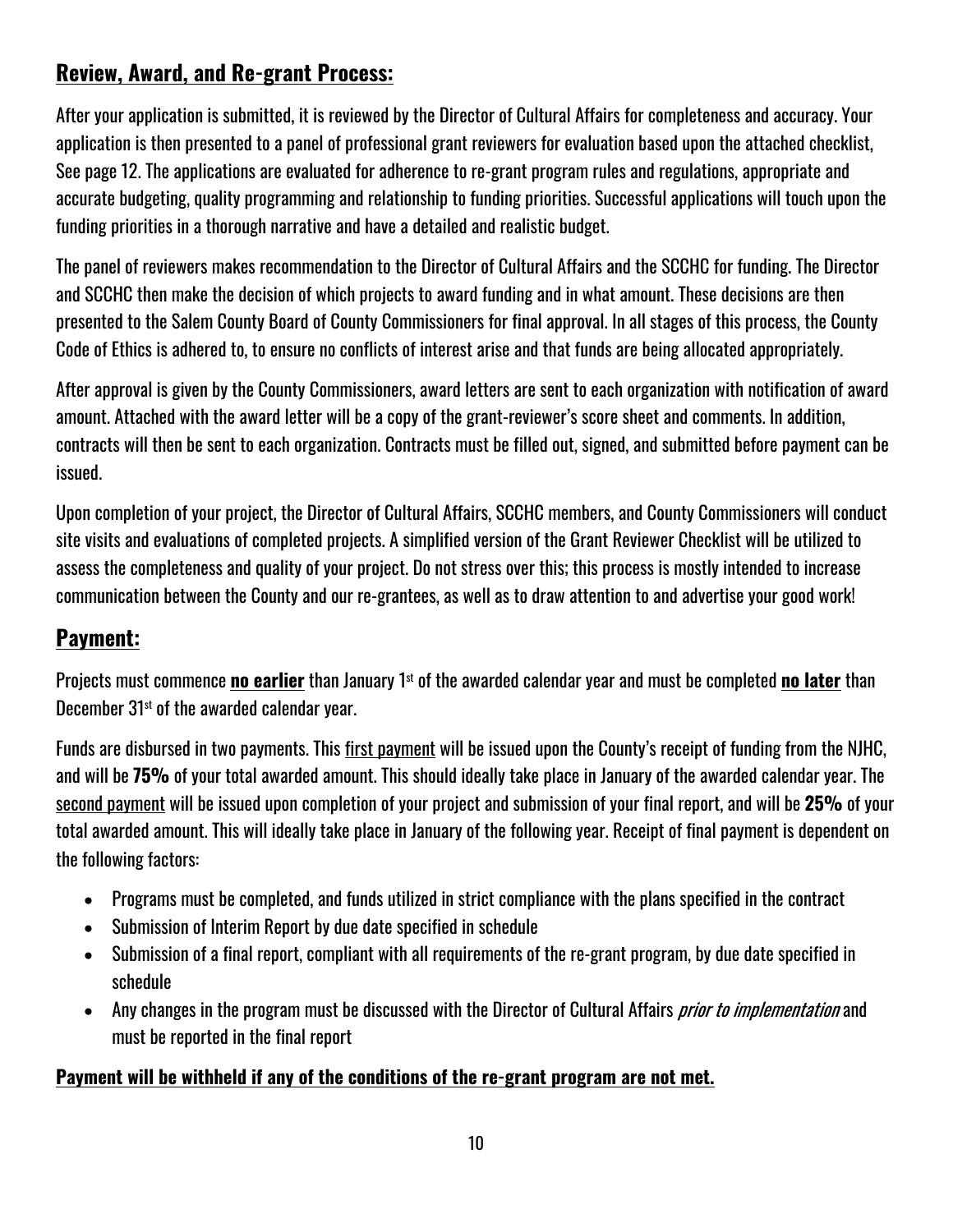# **Appeal Procedure:**

Applicants may appeal the decision of the grant reviewers and the SCCHC upon receipt of an award letter and score sheet. **Appeals can be made only on the grounds that the application was misinterpreted or misunderstood**. No appeal will be heard solely on disagreements with the recommended funding level. No new information will be accepted for consideration, and additional segments cannot be added to increase funding. **Applicants will have two weeks from receipt of the determination letter to file a written appeal with the SCCHC.** 

# **Publicity:**

The SCCHC and NJHC must be credited in publications, promotional literature, and press releases. The following language must be used in crediting these agencies: **"This project was assisted by a grant from the New Jersey Historical Commission, a division of the department of State, the Salem County Board of County Commissioners, and the Salem County Cultural and Heritage Commission."**

In addition, awarded organizations must include the "Salem County – Discover the Possibilities" logo, as well as the "New Jersey Historical Commission" logo on all publications and advertising.

A detailed publicity agreement will be included in your contract, with copies of logos and the publicity statement.